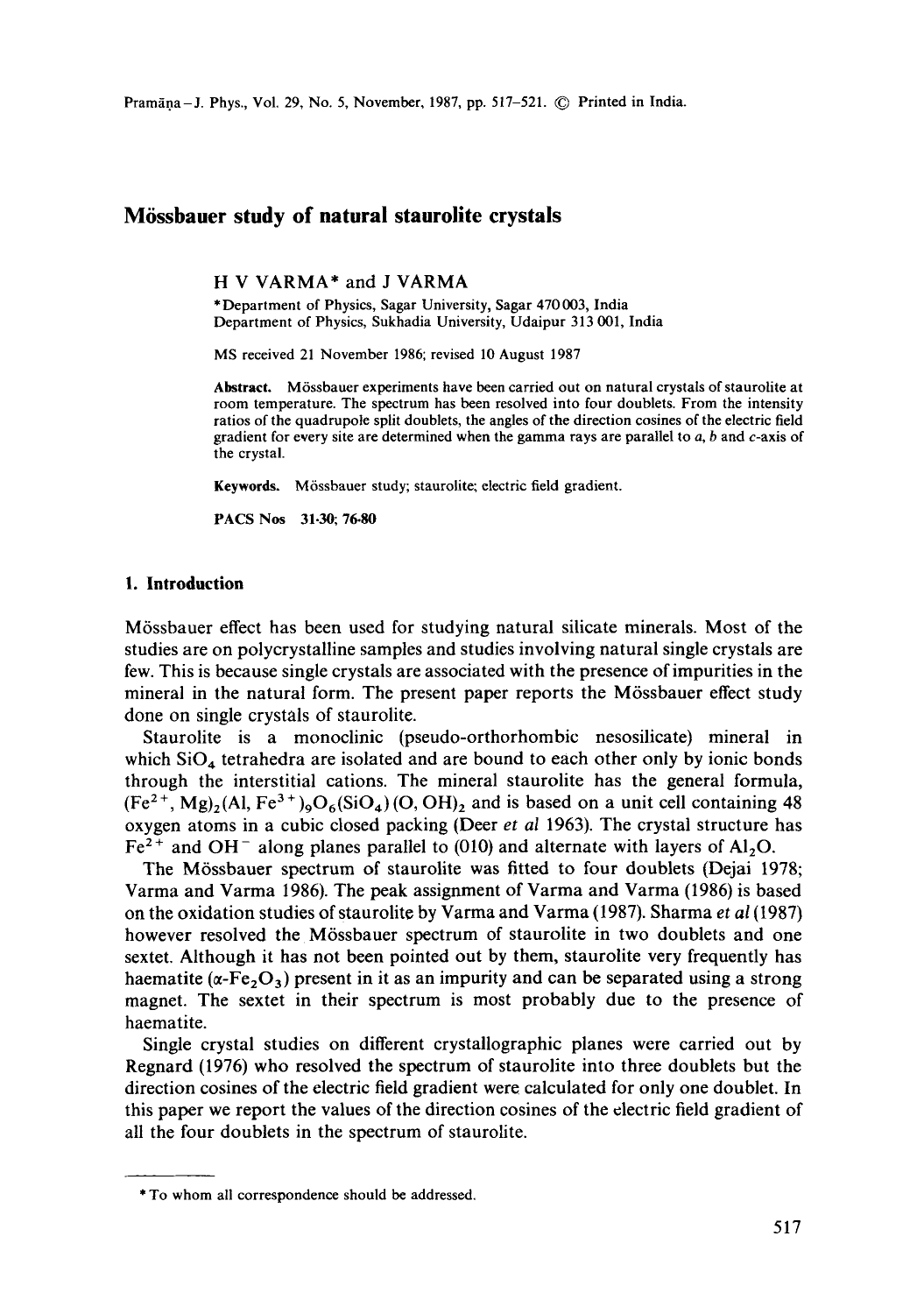### **2. Theoretical considerations**

The relative intensities of the quadrupole split peaks depend on the direction cosines of the wave vector of the  $\gamma$ -quanta with respect to the quantization axis. The intensity ratio  $I_2/I_1$  for the case of an axially symmetric field gradient tensor is given by

$$
\frac{I_2}{I_1} = \frac{\left[\int_0^{\pi} 3(1 + \cos^2 \theta) h(\theta) \sin \theta \, d\theta \right]}{\left[\int_0^{\pi} (5 - 3 \cos^2 \theta) h(\theta) \sin \theta \, d\theta \right]},
$$
\n(1)

where  $\theta$  is the polar angle between the direction of the principal component of electric field gradient (EFG) and the  $\gamma$ -ray,  $h(\theta)$  is the function which describes the probability of finding an angle  $\theta$  between the directions of the z-axis and the y-ray direction.

For an isotropic crystal the amplitudes of the atomic vibrations are a function of the direction. Karyagin (1963) and Goldanskii *et al* (1963a, b) have shown that the anisotropic crystals are accompanied by anisotropic Lamb Mössbauer factor  $f$  and for a polycrystalline sample even  $I_2/I_1$  does not turn out to be unity. For a single crystal however (1) takes the form

$$
I_2/I_1 = 3(1 + \cos^2 \theta)/(5 - 3\cos^2 \theta),\tag{2}
$$

with values of  $I_2/I_1$  ranging from 3 for  $\theta=0^\circ$  to 0.6 for  $\theta=90^\circ$ . This ratio determined experimentally can be used to determine the value of  $\theta$ .

If three planes of a crystal are chosen which are perpendicular to the  $x$ -,  $y$ - and  $z$ axis then the direction cosines of the EFG with respect to the crystal axis can be determined uniquely in most of the cases.

## **3. Experimental**

The natural single crystal of staurolite chosen for the study was from the Udaipur region in Rajasthan, India. The crystal was 10 cm long with well-developed natural planes. The X-ray analysis of the mineral compared very well with that of staurolite. The few extra peaks present in the X-ray spectrum showed the presence of quartz in very small quantity. Nothing else was observed in the sample. The different crystallographic planes for the crystal were identified, sectioned and polished to uniform thickness of about 0.033 cm. This thickness is equivalent to 100 mg/cm<sup>2</sup> which, based on the average composition of staurolite, gives 6-7 mg of natural iron per square cm. The different planes chosen for the study were (001), (010), (100) and (110) and are shown in figure 1. The exact thicknesses of the different sections of the planes are given in table 1.

The spectra were recorded in the standard transmission geometry and the source used was a 40 mCi cobalt-57 in palladium matrix. Velocity was calibrated using a Laser Michelson's interferometer. The absorber was kept at room temperature. The spectra were recorded in the flyback mode. The data were computer-fitted using a nonlinear least-square fitting program for strongly overlapping peaks (Meerwall 1975).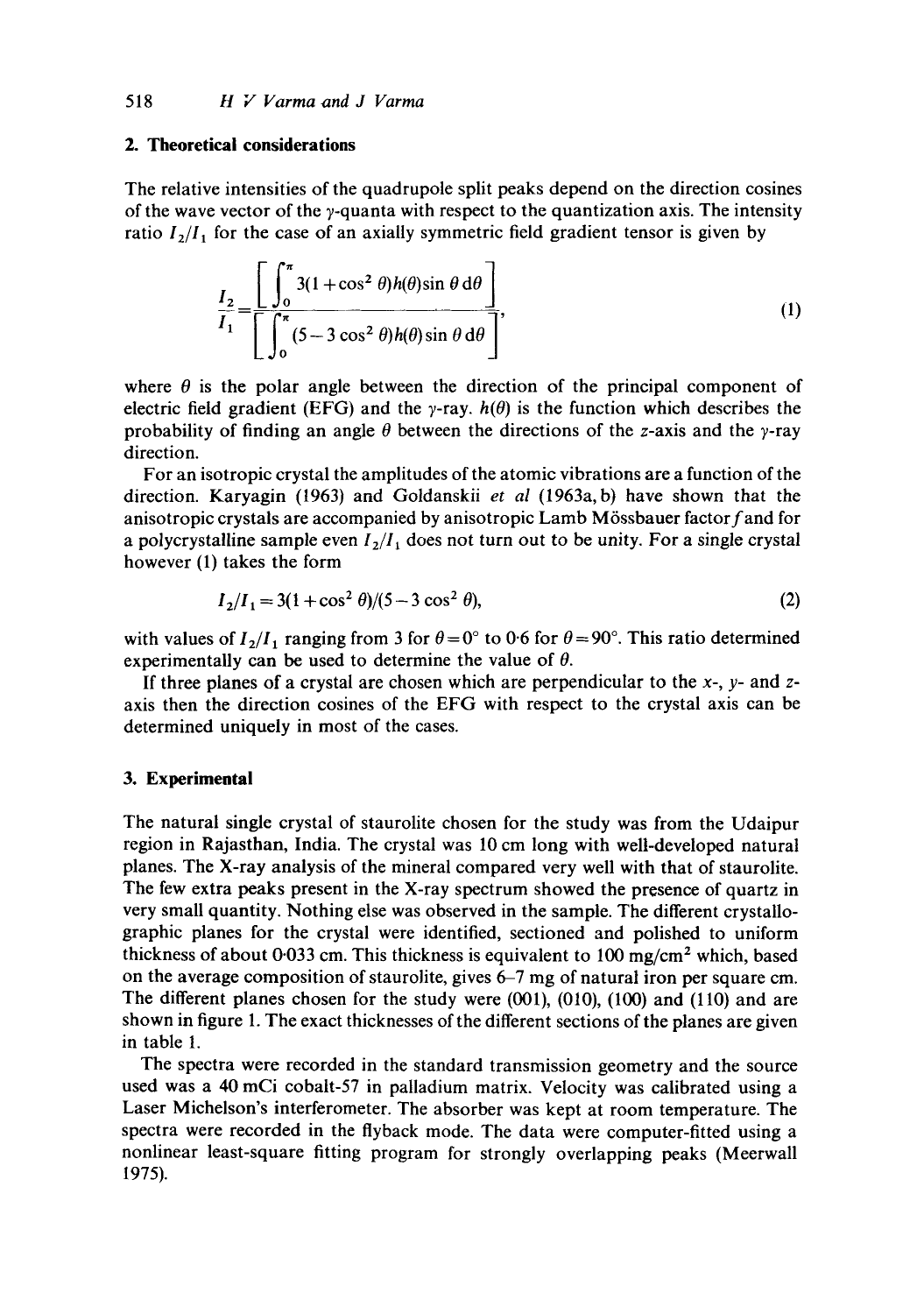

Figure 1. Crystal of staurolite mineral showing the different crystal planes.

**Table** !. Different parameters of the different absorbers of staurolite crystal planes.

| Plane | Average thickness<br>(c <sub>m</sub> ) | Surface area<br>of the absorber<br>$\rm (cm^2)$ |  |
|-------|----------------------------------------|-------------------------------------------------|--|
| (100) | $0-035(5)$                             | 2.54(3)                                         |  |
| (010) | 0.040(5)                               | 1.56(3)                                         |  |
| (001) | 0.029(5)                               | 2.72(3)                                         |  |
| (110) | 0.029(5)                               | 1.04(3)                                         |  |

Table 2. Room temperature isomer shifts (IS) (with respect to natural iron) in mm/sec and quadrupole splittings (QS) in mm/sec for different crystallographic planes of the staurolite crystal.

|       |                | Doublet    |            |           |
|-------|----------------|------------|------------|-----------|
| Plane | AA'            | BB'        | CC'        | DD'       |
| (100) | IS $0.163(12)$ | 1.022(75)  | 0.979(72)  | 1.108(82) |
|       | $OS$ 0.578(43) | 2.183(161) | 1.625(119) | 0.678(51) |
| (010) | IS $0.197(15)$ | 1.054(78)  | 1.040(77)  | 1.156(85) |
|       | OS 0-626(46)   | 2.108(155) | 1.632(77)  | 0.681(51) |
| (001) | IS $0.184(13)$ | 1.027(76)  | 0.966(71)  | 1.142(84) |
|       | $OS$ 0.583(43) | 2.156(159) | 1.662(122) | 0.694(51) |
| (110) | IS $0.231(17)$ | 1.081(81)  | 1 040 (77) | 1.115(82) |
|       | QS 0.660(48)   | 2.020(149) | 1.476(109) | 0.646(48) |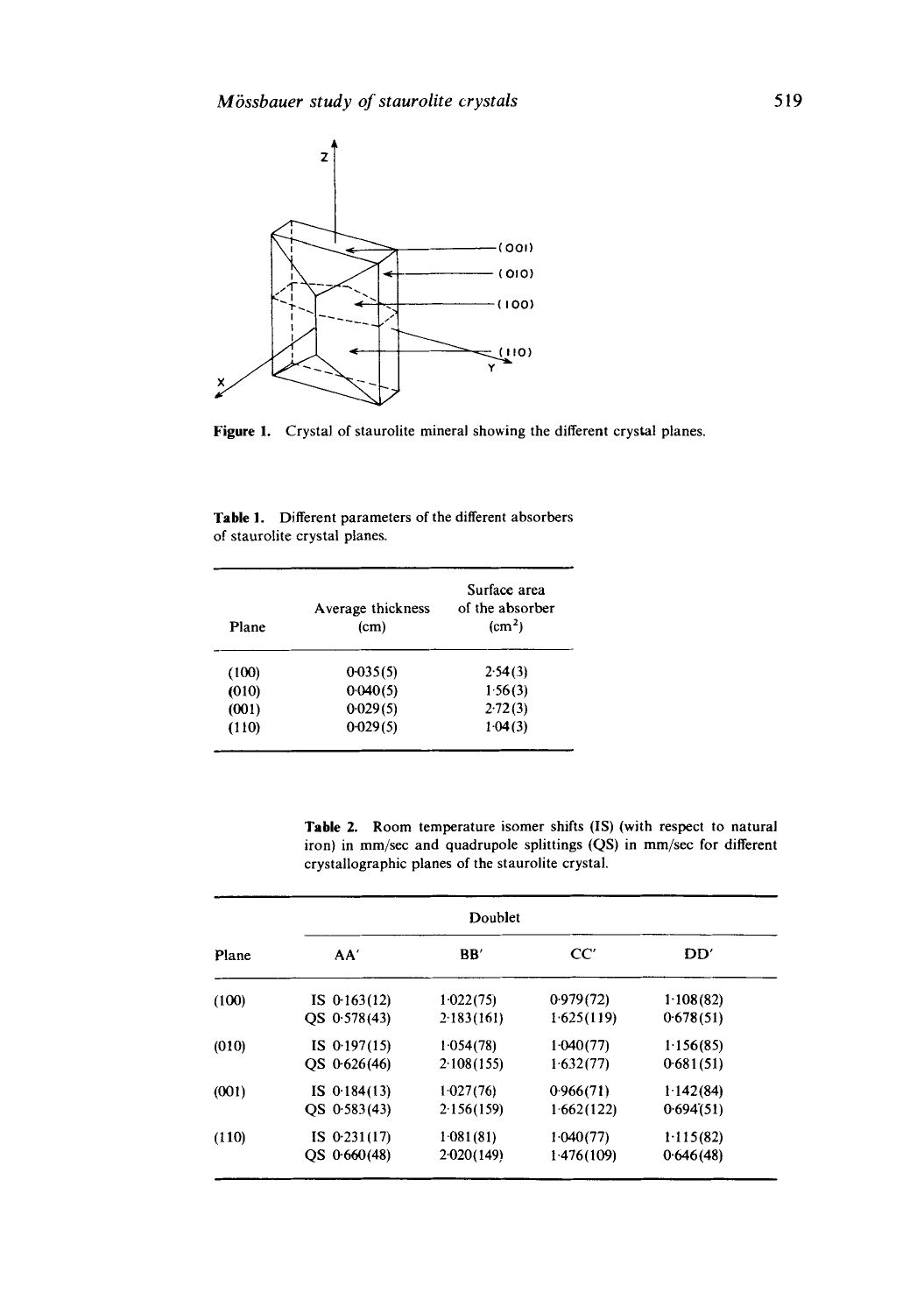

Figure 2. Mössbauer spectra of different planes of staurolite crystal recorded at room temperature.

|       | Doublets                     |                                  |                              |                                           |  |  |
|-------|------------------------------|----------------------------------|------------------------------|-------------------------------------------|--|--|
| Plane | AA'                          | $\bf BB'$                        | CC'                          | DD'                                       |  |  |
| (100) | 0.755(21)                    | 1.535(16)                        | $2-000(61)$                  | 0.837(21)                                 |  |  |
|       | $\theta_{Ax} = 67(2)^\circ$  | $\theta_{Bx} = 38(1)^\circ$      | $\theta_{Cx} = 28(1)^\circ$  | $\theta_{\text{D}x}$ = 62(1) <sup>o</sup> |  |  |
| (010) | 2.449(4)                     | 1.732(13)                        | 0.663(1)                     | 1.148(2)                                  |  |  |
|       | $\theta_{A} = 21(1)^{\circ}$ | $\theta_{Bv} = 90^{\circ}$       | $\theta_{Cv} = 76(4)^\circ$  | $\theta_{Dv} = 49(1)^\circ$               |  |  |
| (001) | 2.05(6)                      | 0.71(3)                          | 0.86(6)                      | 0.99(3)                                   |  |  |
|       | $\theta_{A} = 27(1)^{\circ}$ | $\theta_{\rm B} = 71(2)^{\circ}$ | $\theta_{C} = 60(3)^{\circ}$ | $\theta_{Dz}$ = 55(1) <sup>o</sup>        |  |  |

Table 3. Area ratios and the corresponding angles of the EFG for different sites for staurolite.